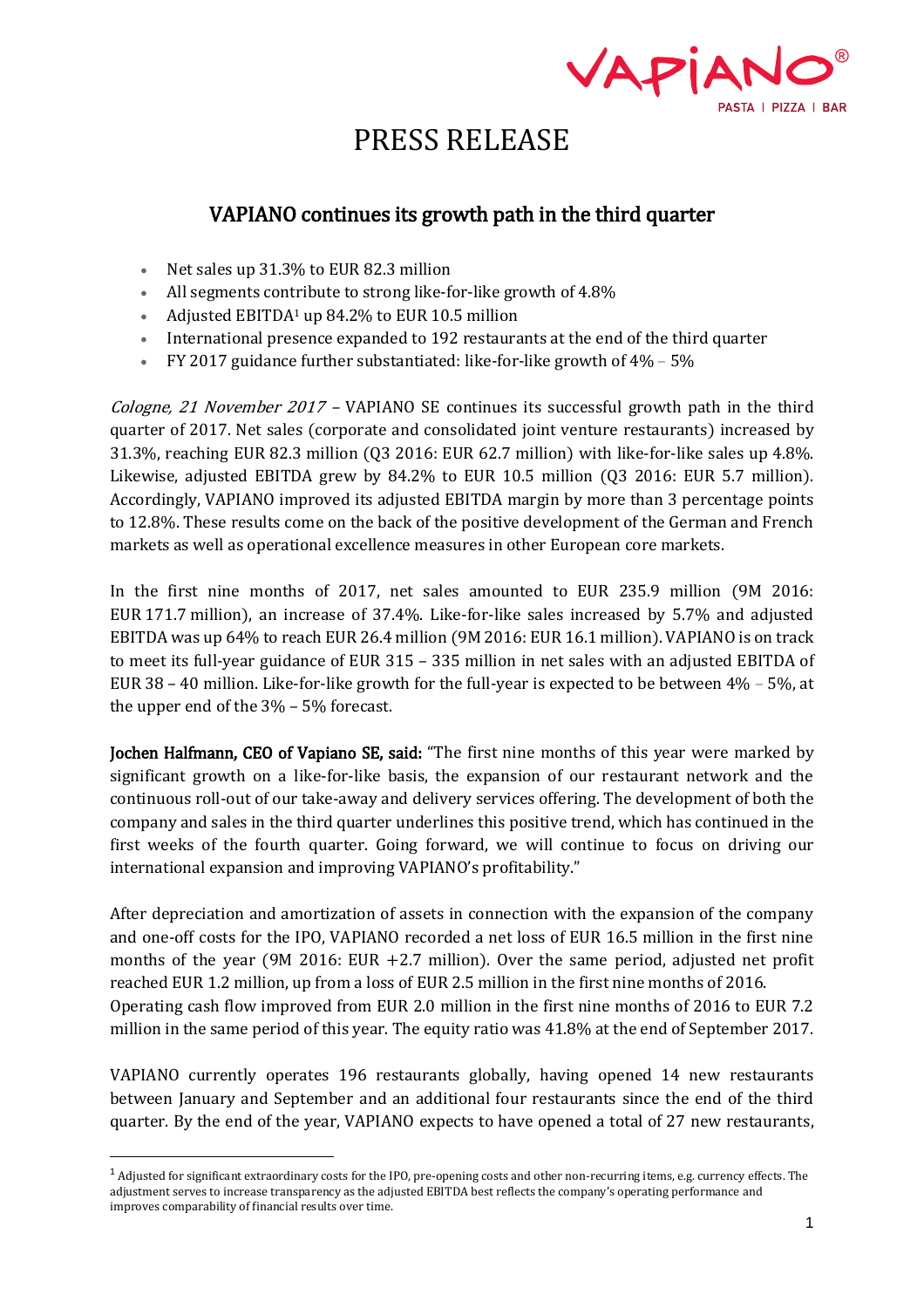

meaning there will be more than 205 VAPIANOs globally. A further three restaurants in London, Miami and Doha are currently under construction and will open in early 2018.

In the meantime, the roll-out of the take-away and delivery service offering is progressing even faster than planned. As of the date of this release, 70 restaurants were already fully equipped. By the end of 2017, there will be take-away and delivery service capacities in approximately 75 restaurants, representing more than 35 percent of the entire restaurant network. The original forecast anticipated 50 – 60 restaurants in 2017.

"We are continuing to expand our digital offering, particularly with regards to our take-away and home delivery business, which enables our guests to enjoy VAPIANO anytime and anywhere. We will continue to use these growth drivers in the fourth quarter and in the coming years to make VAPIANO even more digitally accessible," said Jochen Halfmann.

In 2018, VAPIANO expects to open a total of 30 – 35 new restaurants globally. In addition, VAPIANO will continue to roll out its take-away and delivery service offering and expects to equip 75% restaurants with full capabilities in 2018.

VAPIANO will report its full-year results 2017 on 25 April 2018.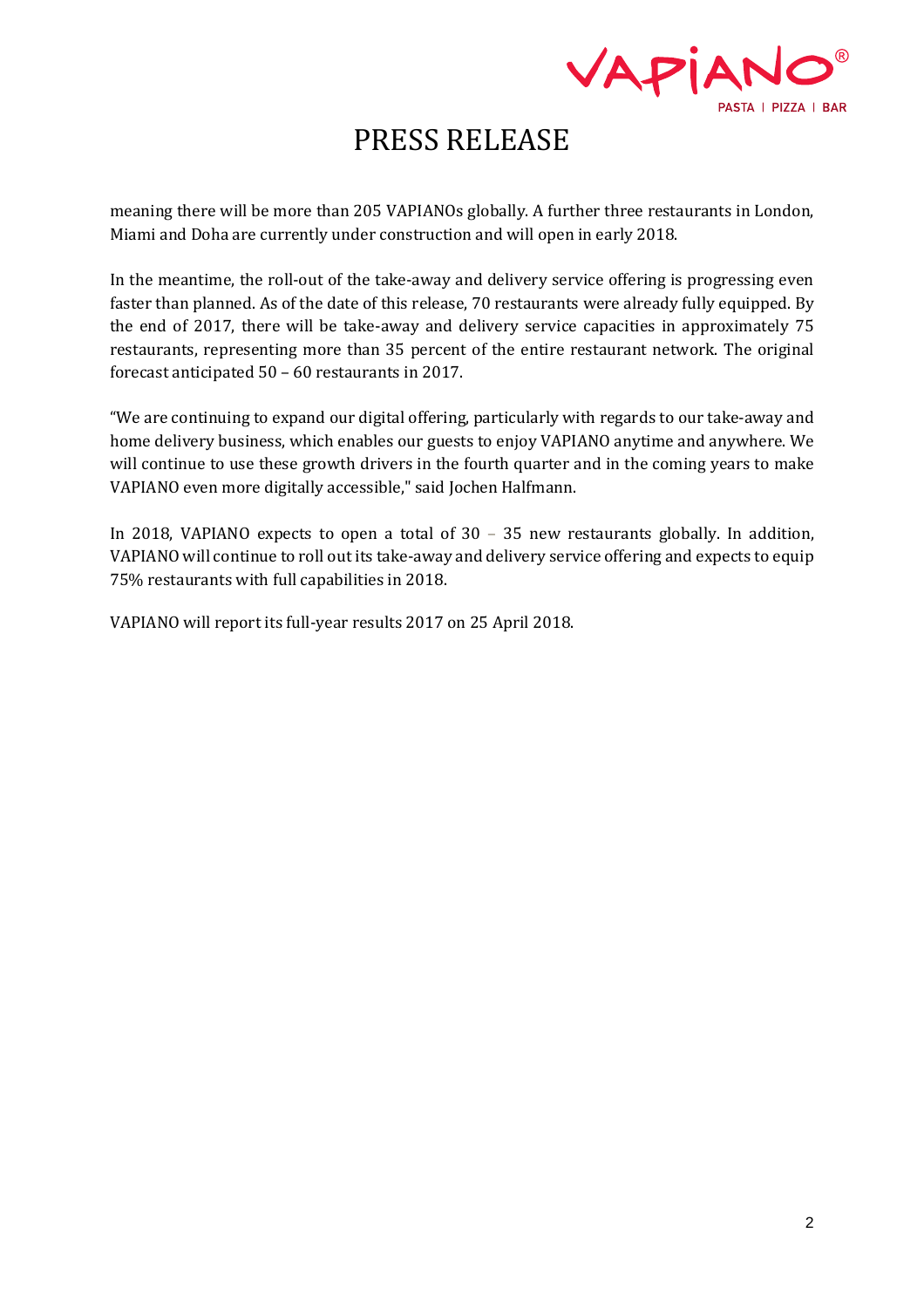

### VAPIANO SE – Key Financial Figures (in EUR million)

|                                                                                       | Q3 2017 | Q3 2016 | Change            | 9M 2017 | 9M 2016 | Change            |
|---------------------------------------------------------------------------------------|---------|---------|-------------------|---------|---------|-------------------|
| <b>Total System Sales</b><br>(Corporate, Joint Venture)<br>and Franchise Restaurants) | 123.5   | 115.8   | 6.7%              | 365.3   | 336.8   | 8.5%              |
| <b>Net Sales</b><br>(Corporate and consolidated<br>Joint Venture Restaurants)         | 82.3    | 62.7    | 31.3%             | 235.9   | 171.7   | 37.4%             |
| Like-for-Like sales                                                                   | 60.6    | 57.8    | 4.8%              | 155.3   | 146.9   | 5.7%              |
| Average order value<br>(EUR)                                                          | 12.06   | 11.28   | 6.9%              | 12.02   | 11.16   | 7.7%              |
| <b>Adjusted EBITDA</b>                                                                | 10.5    | 5.7     | 84.2%             | 26.4    | 16.1    | 64.0%             |
| <b>Adjusted EBITDA margin</b>                                                         | 12.8%   | 9.1%    | 3.7 <sub>pp</sub> | 11.2%   | 9.4%    | 1.8 <sub>pp</sub> |
| <b>Reported EBITDA</b>                                                                | 6.1     | 13.8    | $(55.8\%)$        | 12.6    | 22.3    | $(43.5\%)$        |
| Reported EBITDA margin                                                                | 7.4%    | 22.0%   | (14.6pp)          | 5.3%    | 13.0%   | (7.7pp)           |
| Adjusted net profit*                                                                  | 2.5     | (1.1)   | >100%             | 1.2     | (2.5)   | >100%             |
| Reported net profit                                                                   | (3.0)   | 6.4     | >100%             | (16.5)  | 2.7     | >100%             |
| Cash flow from operating<br>activities                                                | 4.0     | (4.9)   | >100%             | 7.2     | 2.0     | >100%             |
| Cash flow from investing<br>activities                                                | (19.4)  | (20.2)  | 4.0%              | (55.3)  | (32.3)  | $(71.2\%)$        |
| Cash flow from financing<br>activities                                                | (43.8)  | 27.7    | >100%             | 71.8    | 33.4    | $>100\%$          |

\*Earnings for the period adjusted for EBITDA adjustments plus adjustments for depreciation and tax effects from acquisitions

|                     |       | 30 Sep 2017 31 Dec 2016 | Change     |
|---------------------|-------|-------------------------|------------|
| <b>Equity</b>       | 147.3 | 81.2                    | 81.5%      |
| <b>Equity ratio</b> | 41.8% | 27.4%                   | 14.4pp     |
| Net financial debt  | 90.4  | 131.4                   | $(31.2\%)$ |
|                     |       |                         |            |

|                               | 30 Sep 2017 31 Dec 2016 |       | Change  |
|-------------------------------|-------------------------|-------|---------|
| Restaurants                   | 192                     | 179   | $+13*$  |
| <b>Employees</b> (head count) | 5.857                   | 5.493 | $6.6\%$ |

\* Net change (14 openings, 1 closure)